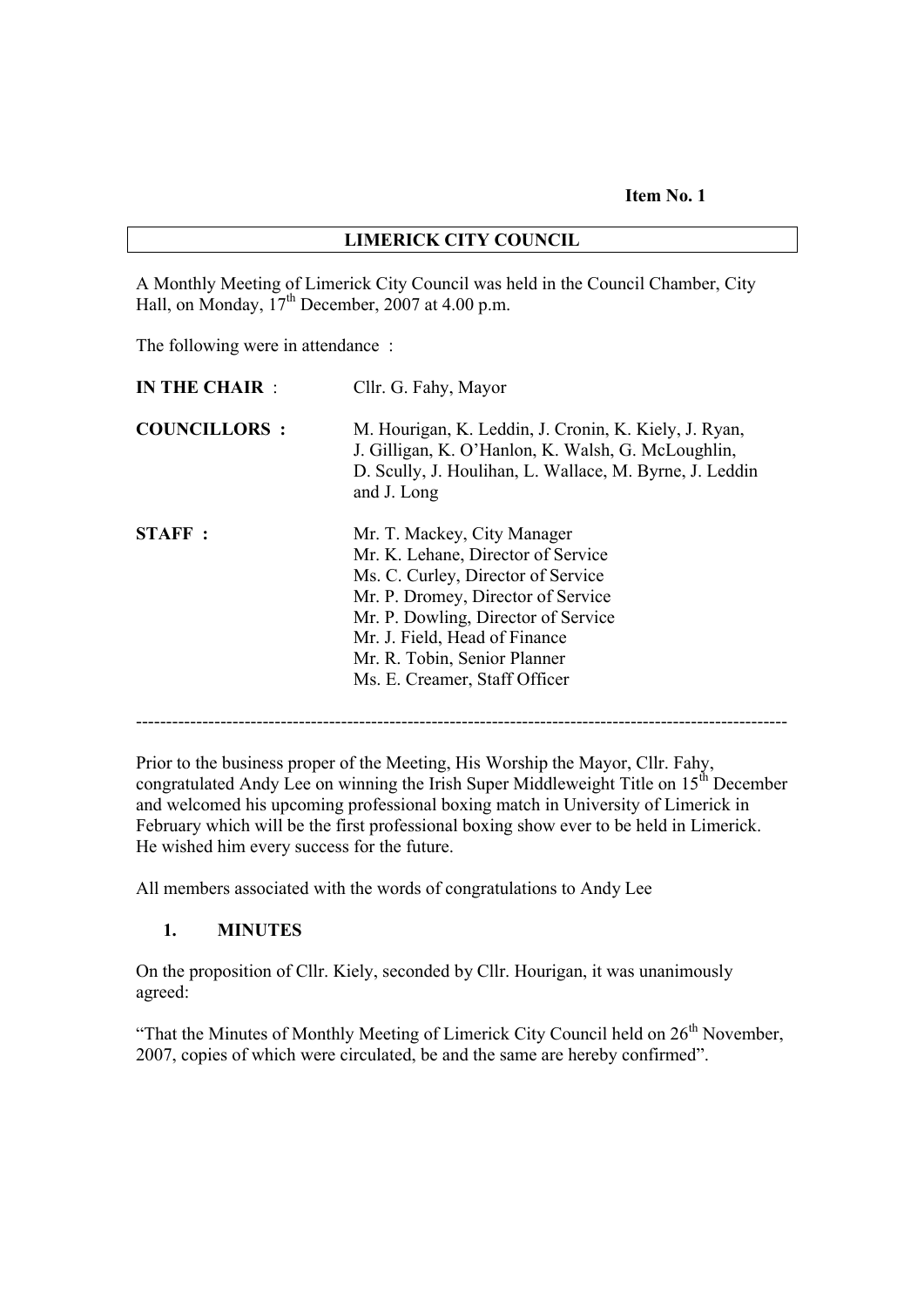In reply to Cllr. J. Leddin, the Senior Planner stated that the developer is to submit plans in respect of the derelict site in Carr Street adjacent to Watergate Flats . Every effort is being made to bring the work on this site to a satisfactory conclusion .

Cllr. J. Leddin asked the Senior Planner to write to the developer again on the matter.

Cllrs. Cronin and K. Leddin asked that members be circulated with a list of estates taken in charge by Limerick City Council.

Cllr. Wallace asked that the road in Norwood Park be resurfaced again as the initial job was not satisfactory.

In reply to Cllr. Hourigan, the Director of Service (Transportation and Infrastructure) stated that there is no legal mechanism to allow parking on the loading bays in the city during the Christmas period.

# **2. MINUTES**

On the proposition of Cllr. O'Hanlon, seconded by Cllr. Cronin, it was unanimously agreed :

"That the Minutes of Special Meeting of Limerick City Council held on  $3<sup>rd</sup>$  December, 2007, copies of which were circulated, be and the same are hereby confirmed".

#### **3. REPORT AND RECOMMENDATION, ENVIRONMENTAL STRATEGIC POLICY COMMITTEE MEETING 3RD DECEMBER 2007**

The Chairman's Report, Environmental Strategic Policy Committee Meeting held on 3rd December, 2007, was noted.

It was proposed by Cllr. Kiely, seconded by Cllr. K. Leddin and unanimously agreed to approve the following Recommendation from the Environmental Strategic Policy Committee Meeting held on 3<sup>rd</sup> December, 2007 :

"That monies be made available to upgrade the riverside walk at Cleeve's Bank".

Cllr. Hourigan stated that single seats should be provided along Clancy Strand and O'Callaghan Strand for locals as well as tourists and should be of a type which is a deterrent to vandals. Consideration should be given to providing a water feature for the Curragour Falls. The City Council should work in conjunction with Shannon Development and Failte Ireland when upgrading O'Callaghan Strand and Cleeves Bank.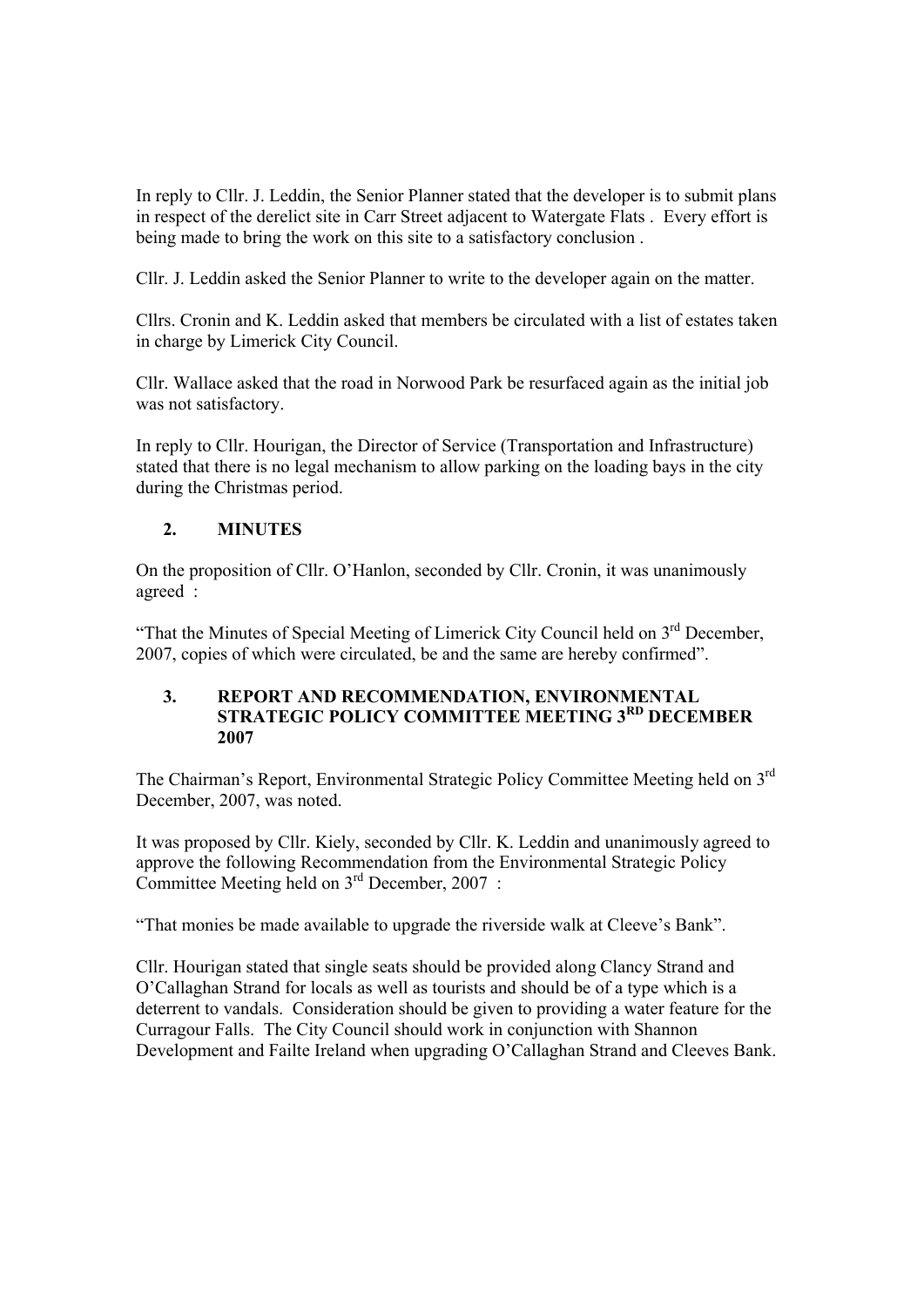In reply, the Director of Service (Transportation and Infrastructure) agreed to look at various types of seating appropriate to the riverside walk at Clancy Strand and O'Callaghan Strand. When the allocation under the Gateway Investment Fund is announced consideration could be given to the possibility of a water feature. Discussions have taken place with Shannon Development and Failte Ireland regarding the upgrading of O'Callaghan Strand and Cleeves Bank and it is hoped to progress this project in the next twelve months.

In reply to Cllr. Byrne, the Director of Service (Environment) agreed to circulate members with a report on litter fines.

Cllr. Cronin asked that the lights under Sarsfield Bridge be repaired.

### **4. REPORT, CULTURAL AND SPORTING STRATEGIC POLICY COMMITTEE MEETING HELD ON 10TH DECEMBER, 2007**

The Chairman's Report, Cultural and Sporting Strategic Policy Committee Meeting held on  $10^{th}$  December, 2007, was noted.

In reply to Cllr. Wallace, the Director of Service (Community and Enterprise) stated that it was agreed by the Management Committee of St. Enda's that the sports complex would be redeveloped under the Regeneration Project. In the interim Limerick City Council will continue to provide funding for it in conjunction with the Department of Education and Science.

Cllr. O'Hanlon pointed out that there is a serious problem of stolen cars entering the football pitches in Garryowen. This is a very important amenity in the area and should be protected.

In reply, the Director of Service stated that he hopes to have a short term solution in place this month to prevent cars entering the football pitches and permanent options are also being examined.

The Director of Service (Community and Enterprise) informed Cllr. K. Leddin that a report will be submitted to the City Council in the new year in relation to the LPYMA Grounds.

Cllr. McLoughlin suggested that a working forum on sport be established especially in view of the regeneration plans. He was informed by the Director of Service that Limerick City Sports Partnership is a working forum on sport in Limerick and is linked to the Development Board and the City Council.

The Director of Service informed Cllr. J. Leddin that provision has been made in the 2008 budget for a feasibility study for a new city centre library. Discussions have taken place with the Regeneration Committee about a new library for the south side of the city also.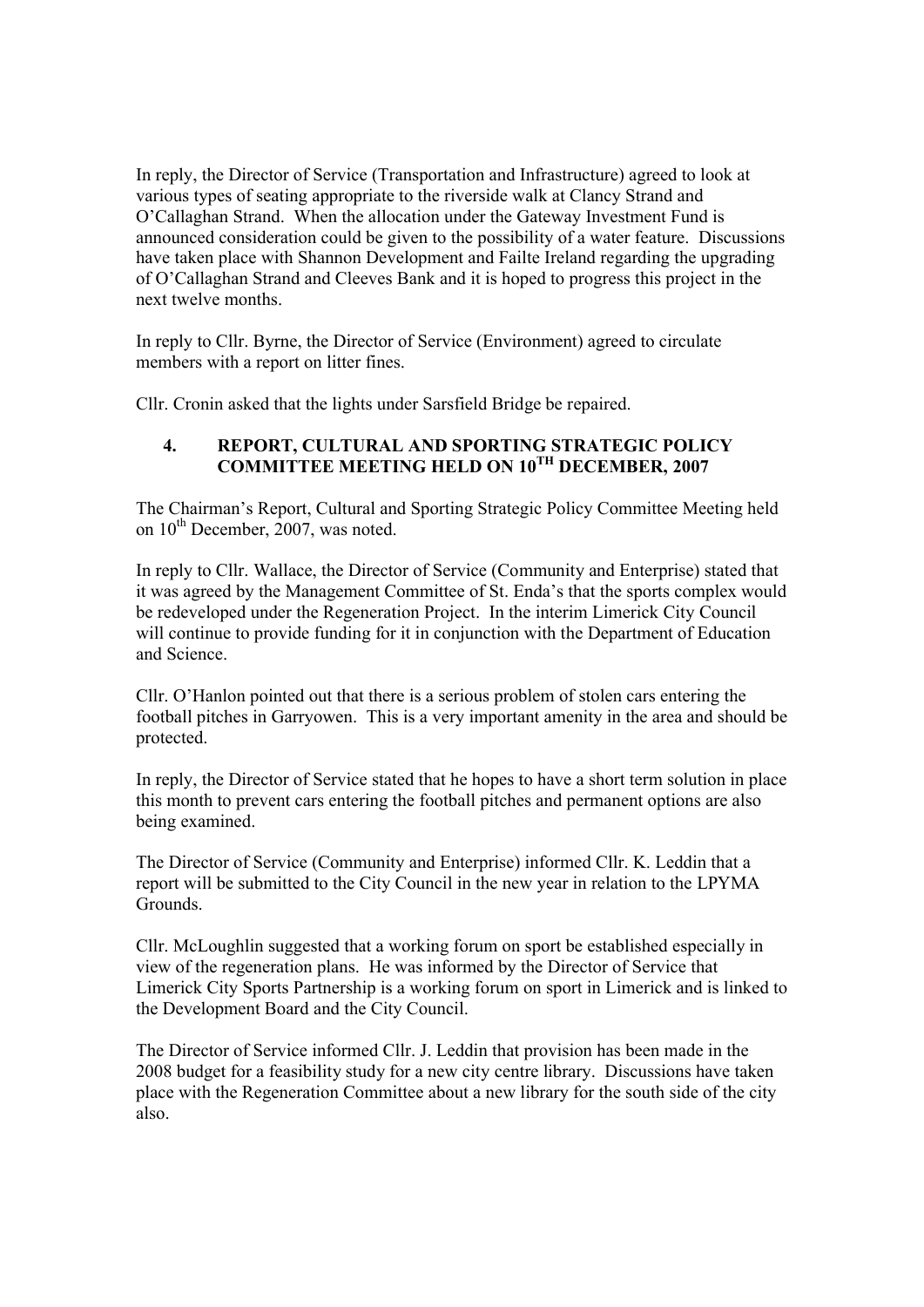# **5. CORRESPONDENCE**

Submitted letter of acknowledgement from Mr. Noel Dempsey, T.D., Minister for Transport regarding Limerick City Council's letter concerning the withdrawal by Aer Lingus of it's Shannon to London Heathrow Service. Such letter assured Limerick City Council that he remains fully committed to ensuring the connectivity of the Shannon and wider Mid West region with short haul and long haul markets and his department will continue to deliver a range of transport infrastructure projects through the Transport 21 programme to further enhance access for the region.

Cllr. Walsh expressed disappointment at the contents of the Minister's reply.

It was proposed by Cllr. Houlihan, seconded by Cllr. O'Hanlon and unanimously agreed that Limerick East and West T.D.'s be invited to the next City Council Meeting to discuss the removal by Aer Lingus of it's Shannon to London Heathrow Service.

Submitted list of Tenders opened in respect of the following :

Construction of a three storey block of 6 apartments together with ancillary site and development works at James Street / 24 and 25 Lower Gerald Griffin Street, Limerick.

# **6. FINANCIAL STATEMENT**

Submitted Financial Statement for the month of November, 2007, which was adopted unanimously on the proposition of Cllr. Kiely, seconded by Cllr. Hourigan

# **7. DISPOSAL OF PROPERTY**

Submitted the following Disposal of Property in accordance with Notices already circulated under Section 183 of the Local Government Act, 2001 which were adopted unanimously on the proposition of Cllr. Kiely, seconded by Cllr. Hourigan :

- (a) Disposal of lands consisting of an area comprising approximately 0.0139 hectares or thereabouts statute measure situate at Greenhills Road, Garryowen (Fuscos Takeaway) in the City of Limerick and shown edged red on Drawing No. AG/2069 to Garryowen Properties Limited.
- (b) Disposal of premises consisting of a dwelling house situate at 11, New Road, Kileely, in the City of Limerick and outlined hatched black on land registry map, Folio No. 13762F to Siobhan O'Halloran Duffy or her nominees.

# **8. PARTICIPATION BY MEMBERS AT CONFERENCES**

It was proposed by Cllr. Kiely, seconded by Cllr. Hourigan and unanimously agreed to approve participation by members at the following conferences :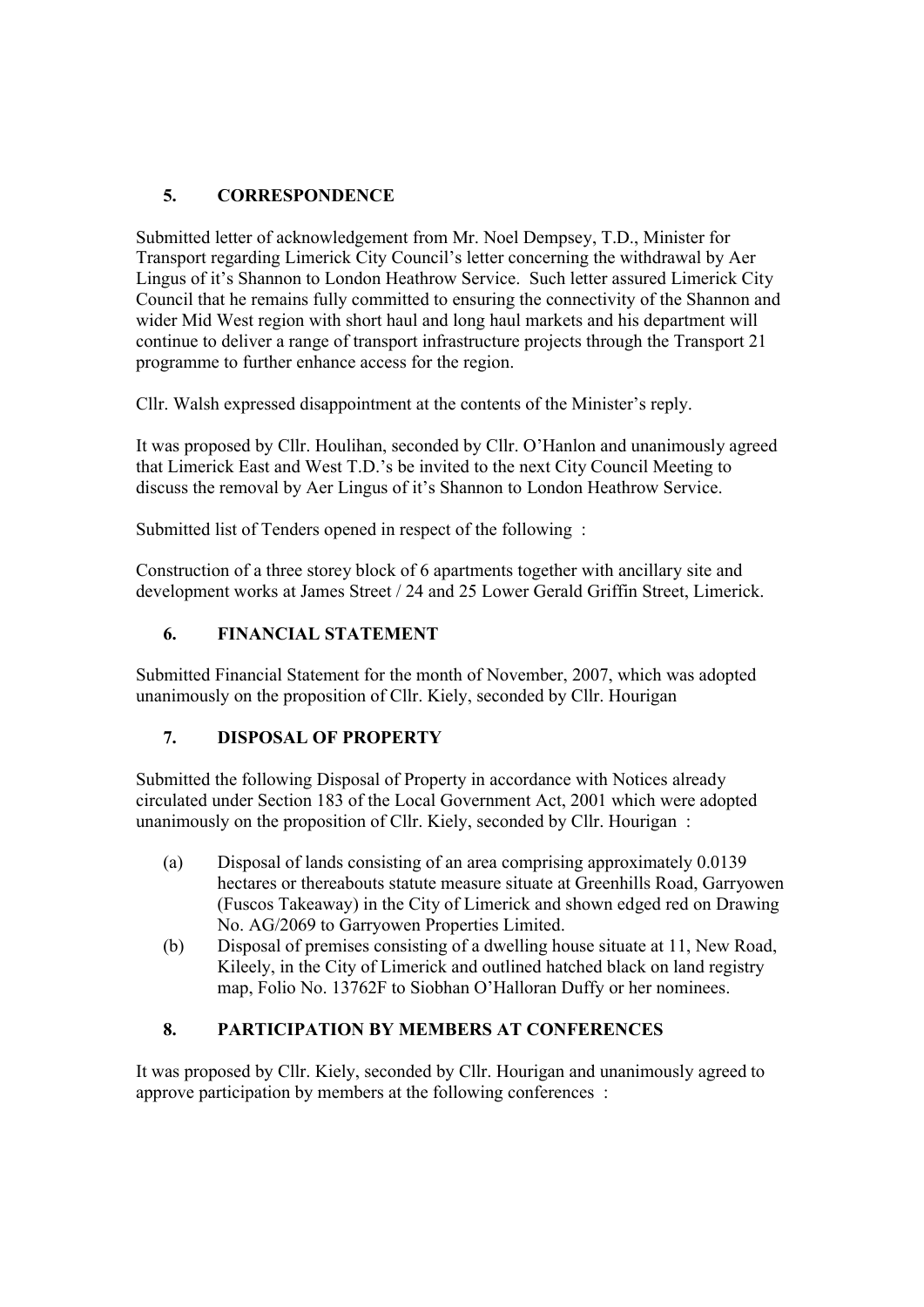Seminar on Crime "Strategic Crime Prevention" "Effects of Crime on Society", "Organised and Feud Related Crime", "Anti Social Behaviour", "Regeneration", "Work Shops Analysis, Problem Solving", "Real Live Issues, causes, solutions, preventions", To be held in the Greenhills Hotel, Limerick  $24^{\text{th}} - 25^{\text{th}}$  January, 2007 Estimated Travel and Subsistence : Nil Conference Fee :  $\epsilon$  275.00

The Conference Fee will be reduced for Limerick City and County Councillors.

Antrim Tourism Conference "Forty Shades of Green Tourism" To be held in The Dunadry Hotel, Muckamore, Dunadry, Co. Antrim  $1<sup>st</sup> - 2<sup>nd</sup>$  February, 2007 Estimated Travel and Subsistence :  $\epsilon$ 904.30 Conference Fee :  $\epsilon$  6240.00

Association of Municipal Authorities of Ireland Spring Seminar 2008 "Local Authorities and The Elderly, Local Government Reform, Changes necessary to serve Irish Society in the new millennium, Adult and Community Education" To be held in Trim Castle Hotel, Trim, Co. Meath  $15<sup>th</sup> - 16<sup>th</sup>$  February, 2007 Estimated Travel and Subsistence :  $€574.41$ Conference Fee :  $\epsilon$  200.00

### **9. DECLARATION OF A ROAD TO BE A PUBLIC ROAD AT KYLEGLASS**

It was proposed by Cllr. Hourigan, seconded by Cllr. Kiely and unanimously agreed to approve declaration of a road to be a public road at Kyleglass (a cul de sac, commencing at the junction with North Circular Road No. 59D and extending for a distance of 370 metres, in the City of Limerick).

# **10. REPORT ON CONTRIBUTION TO JUNIOR ACHIEVEMENT IRELAND**

It was proposed by Cllr. Byrne, seconded by Cllr. J. Leddin and unanimously agreed to approve Report on contribution to Junior Achievement Ireland.

# **11. PLANNING PROPOSALS AND DECISIONS**

The Meeting noted the list of planning proposals under consideration at  $7<sup>th</sup>$  December, 2007 and Decisions taken from  $19<sup>th</sup>$  November, 2007 to  $7<sup>th</sup>$  December, 2007.

Cllr. Kiely, supported by Cllrs. Cronin, K. Leddin and Hourigan, stated that the residents in the area are totally opposed to the application for an off-licence at the Shell Petrol Station in Thomondgate as there are two off-licences in the area already.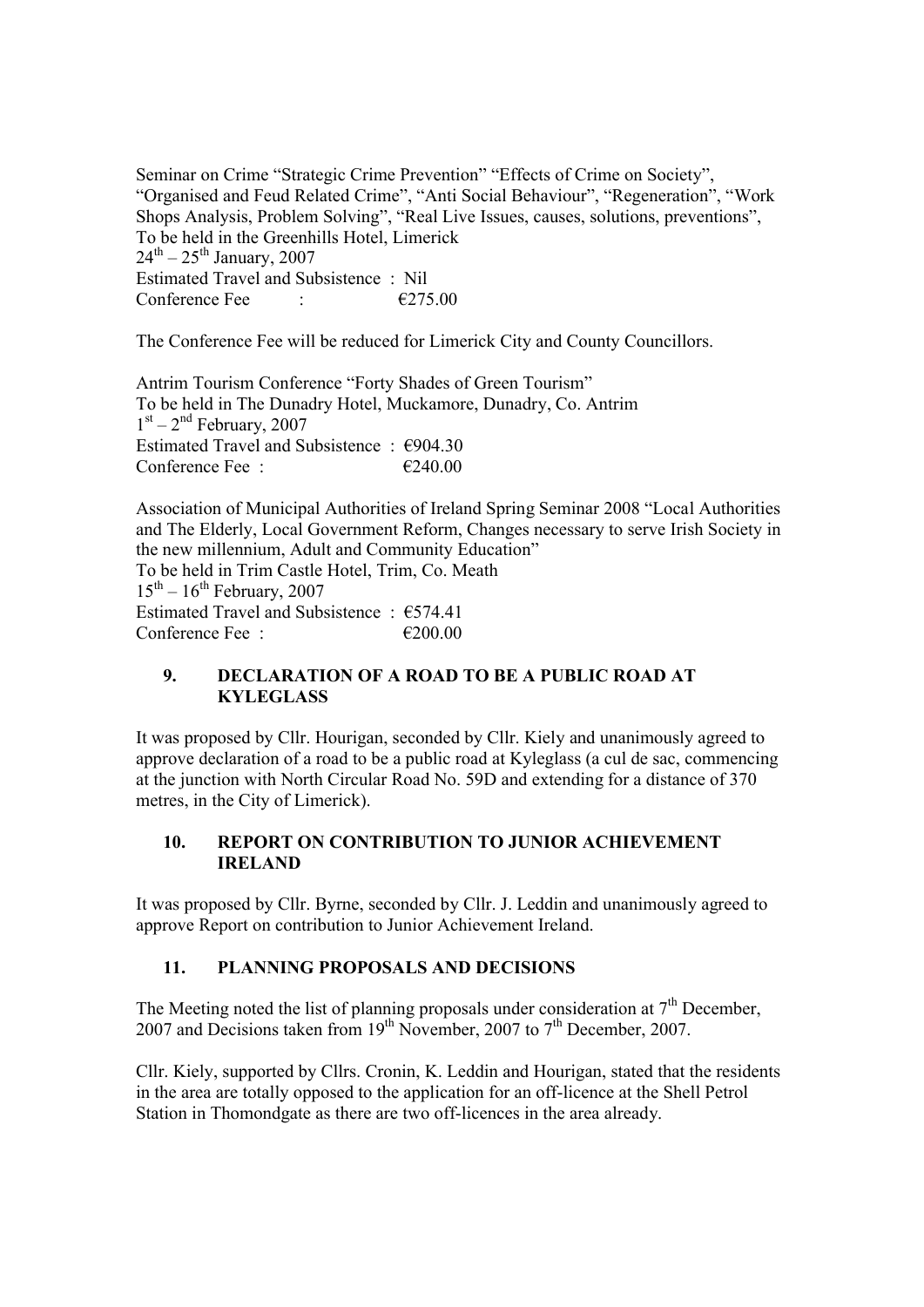The Senior Planner agreed with the Councillors regarding the number of off licences in the area appearing to be excessive. However, if Limerick City Council refuse this planning application there is no guarantee that An Bord Pleanala will refuse it also.

Cllrs. Walsh and K. Leddin expressed concern at 06/213 – Demolition of Strandville, Roseville and Curragour House and construction of apartments at Clancy Strand, Limerick. They said the Senior Planner should advise the developer what is appropriate for the site as the present proposal is not inkeeping with the area. Cllr. Hourigan pointed out that the residents in the area made their views very clear and the character of Clancy Strand should be maintained. Cllr. Byrne added that she too received representations regarding this planning application pointing out that the development is out of character with the area.

In reply, the Senior Planner stated that additional details were received in respect of this planning application a short time ago and a decision is imminent. He agreed to note members views.

In reply to Cllr. K. Leddin, the Senior Planner indicated that there has been no objection to planning application 07/205 – demolition and site development works at St. Lelia's Credit Union, 59, Ballynanty Road, Kileely.

The Senior Planner assured Cllr. Gilligan that the temporary kerbs erected in Henry Street to facilitate development there will be removed shortly subject to the instruction of the Director of Service (Transportation and Infrastructure) and then traffic can revert back to three lanes.

Cllrs. Gilligan,Wallace and Byrne welcomed planning application 07/450 – Development by Limerick Market Trustees at the Milk Market, Mungret Street.

Cllr. Wallace voiced her opposition to  $C_{05/3}$  – Recycling Centre for recycling of household waste at Childers Road and added that this is not a suitable site for a recycling facility.

In reply to Cllr. Hourigan, the Senior Planner stated that additional details were received a short time ago in respect of 07/151 – Construction of new primary school with associated works at J.F.K. Memorial School, North Circular Road/Ennis Road and a decision on same will be made very shortly.

#### **12. AN BORD PLEANALA**

The Meeting noted the Decisions taken by An Bord Pleanala from  $19<sup>th</sup>$  November, 2007 to  $7<sup>th</sup>$  December, 2007.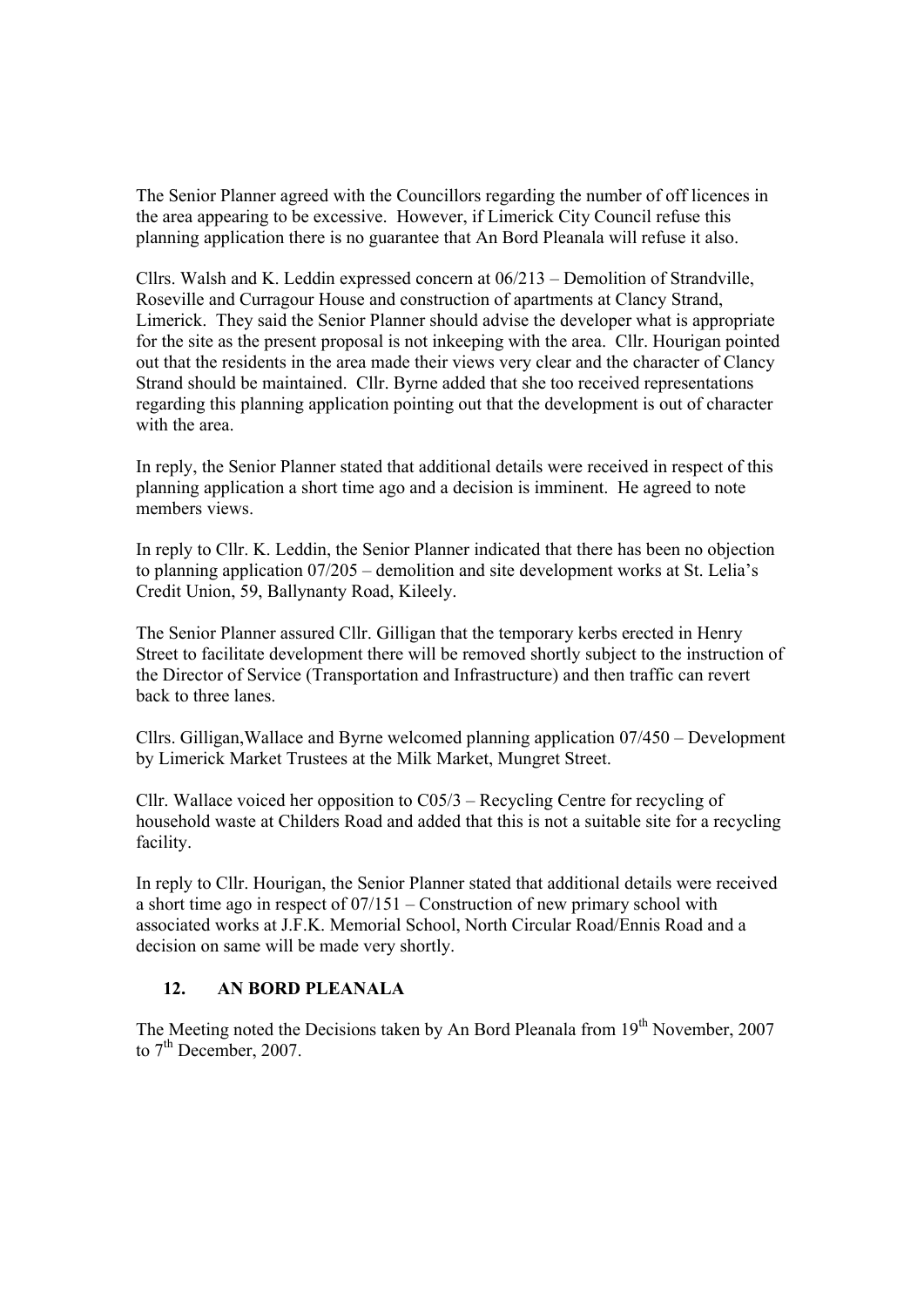# **13. REPORT FROM DIRECTOR OF SERVICE DATED 6TH DECEMBER, 2007**

Submitted Report from Director of Service dated  $6<sup>th</sup>$  December, 2007, which was adopted unanimously on the proposition of Cllr. Wallace, seconded by Cllr. Houlihan :

"Fire safety upgrading works to party and external walls together with ancillary site development works at 1 to 110 Glasgow Park, Limerick". (C07/6)

Cllrs. Wallace and Houlihan welcomed this proposed work and expressed hope that the work will proceed as fast as possible.

# **14. NOTICE OF MOTION**

Submitted the following Notice of Motion, due notice of which was given, which was referred to the Economic Policy Development and Future Planning Strategic Policy Committee Meeting :

"That Site A, Page 39 City Centre Strategy Draft, zoned as general purpose and also designated as a candidate special area of conservation (PC SAC), would be changed from general purpose zoning and fully designated as an area of special conservation.

That the appeal by Limerick City Council against the designation of this site as special area of conservation would be withdrawn.

Site A is adjacent to the River Shannon and the Wetlands at Westfield. It is home to numerous species of flora and fauna, many unique in these islands. Development of this area would interfere with this natural habitat. Limerick City Council should seek funding from the Department of the Environment, Heritage and Local Government to enhance and sustain this area in conjunction with the improvements proposed for the riverside walk".

Signed : Cllr. Kathleen Leddin

#### **15. NOTICE OF MOTION**

Submitted the following Notice of Motion, due notice of which was given, which was referred to the relevant Area Meeting :

"That Limerick City Council in view of the increasing traffic volumes on the main Ballinacurra Road and South Circular Road, consider the placing of a signalised pedestrian crossing at the intersection between the South Circular Road and Ballinacurra Road, so as to improve pedestrian safety and facilitate local residents crossing the Ballinacurra Road in a safe manner".

Signed : Cllr. Joe Leddin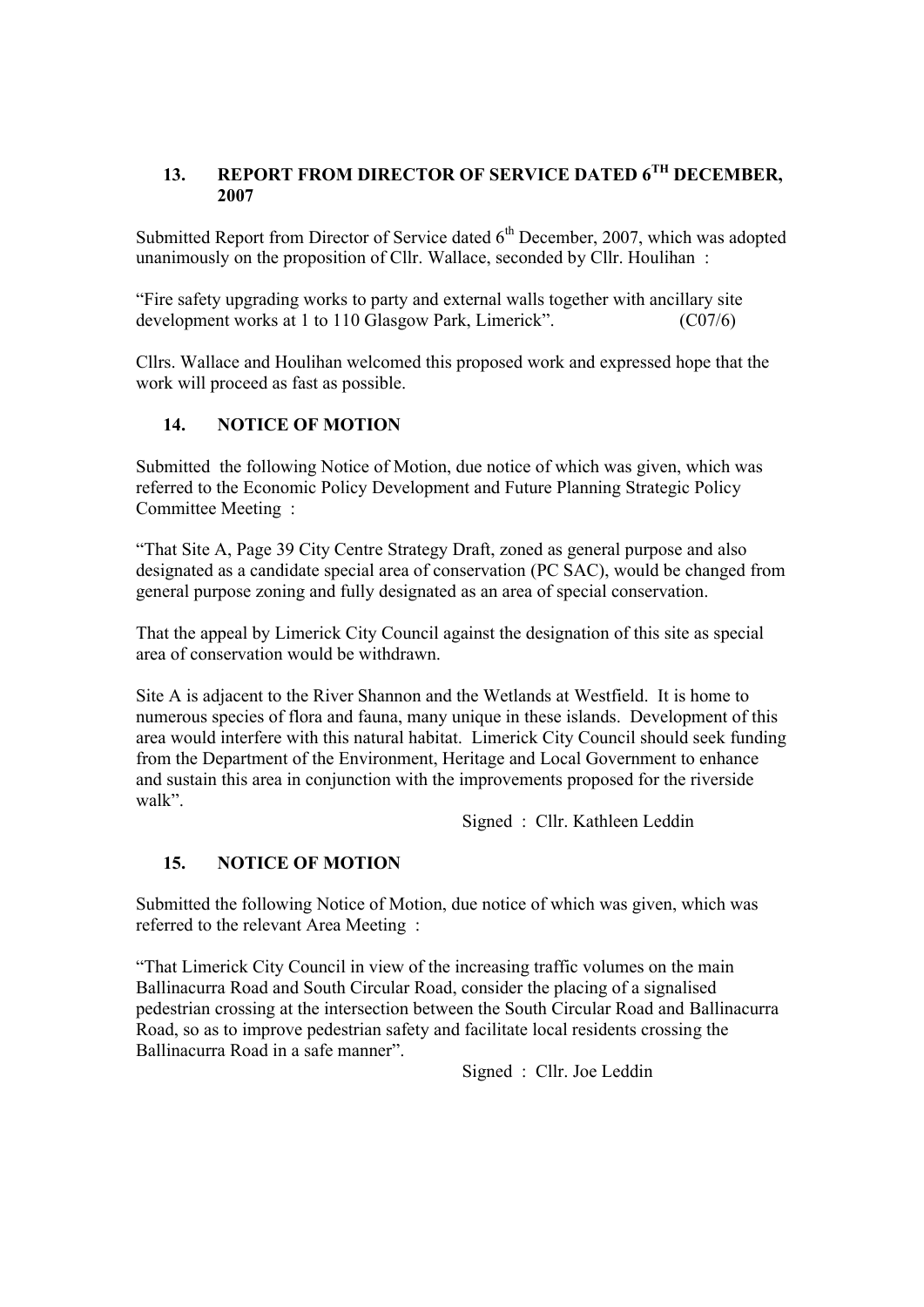### **16. NOTICE OF MOTION**

Submitted the following Notice of Motion, due notice of which was given, which was referred to the relevant Area Meeting :

"That Limerick City Council provide in the following areas

- (a) ramps on Schoolhouse Lane to slow down the traffic that use this road as a ratrun.
- (b) Provide a sweeper and regular cleaning at least once a week for Wolfe Tone Street, St. Joseph's Street, Bowman Street, Edward Street, Vizes Court, Emmet Place, Mt. Pleasant Ave., McNamara Terrace, St. Joseph's Place, School House Lane, Barrack Hill, Roden Street, Spellacy Square, Grattan Villas, O'Connell Avenue, Crescent Avenue, Clontarf Place, Gerard Street, Quinn Street, Verona Esplanade, Verona Park, as these streets are in a bad state.
- (c) Provide improved lighting in the general area listed above as there has been a lot of anti social behaviour in the above areas.
- (d) Patrol the disc parking areas including Vizes Court.
- (e) Apply for funding to provide security cameras in all the areas listed above due to the anti social behaviour".

Signed : Cllr. Maria Byrne

## **17. NOTICE OF MOTION**

Submitted the following Notice of Motion, due notice of which was given, which was referred to the relevant Area Meeting :

"That Limerick City Council remove the coating of tarmacadam put on the Avenues off the Greenfields Road due to the problems caused by the uneven surface on the avenues, that this surface be replaced by genuine tarmacadam and that the Greenfields Road be also tarmacadamed and the footpaths be upgraded in the area as they are in a poor state and that the gullies in the area be cleaned to alleviate the ongoing problem of flooding". Signed : Cllr. Maria Byrne

#### **18. NOTICE OF MOTION**

Submitted the following Notice of Motion, due notice of which was given, which was referred to the relevant Area Meeting :

"That Limerick City Council conduct a complete review of street lighting throughout Ward 4 with a view to improving the poor quality of lighting in specific streets and housing estates".

Signed : Cllr. Joe Leddin